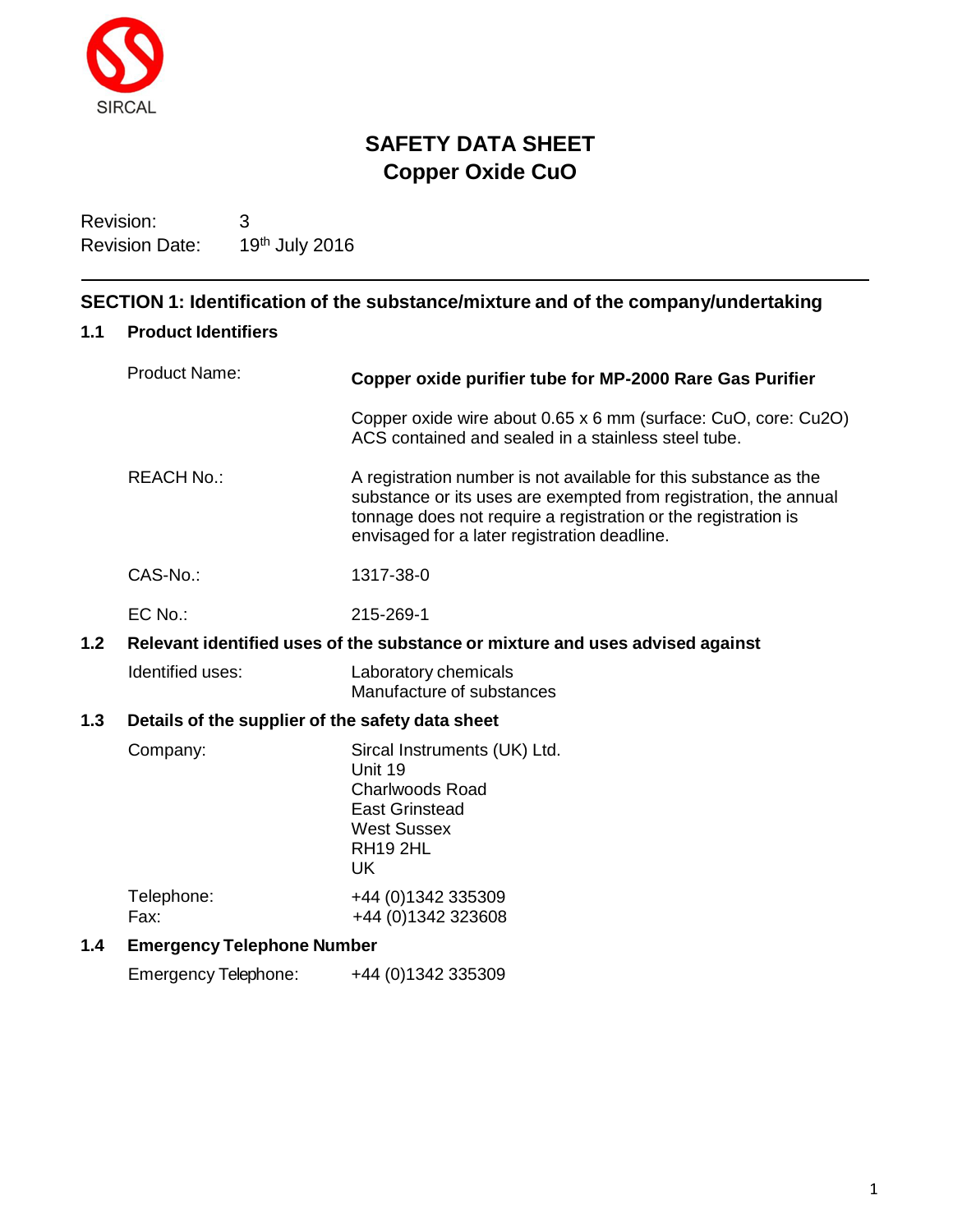

# **SECTION 2: Hazards Identification**

### **2.1 Classification of the substance or mixture**

### **Classification according to Regulation (EC) No 1272/2008**

Acute aquatic toxicity (Category 1), H400 Chronic aquatic toxicity (Category 3), H412

For the full text of the H-Statements mentioned in this Section, see Section 16.

# **Classification according to EU Directives 67/548/EEC or 1999/45/EC**

N Dangerous for the environment R50

For the full text of the R-phrases mentioned in this Section, see Section 16.

### **2.2 Label elements**

### **Labelling according Regulation (EC) No 1272/2008**  $\sqrt{2}$

| Pictogram                                | +2      |                                                                                        |
|------------------------------------------|---------|----------------------------------------------------------------------------------------|
| Signal word                              | Warning |                                                                                        |
| Hazard statement(s)                      | H400    | Very toxic to aquatic life.<br>H412 Harmful to aquatic life with long lasting effects. |
|                                          |         | Precautionary statement(s) P273 Avoid release to the environment.                      |
| Supplemental<br><b>Hazard Statements</b> | None    |                                                                                        |
| <b>Other hazards</b>                     |         |                                                                                        |

None

**2.3 Other hazards**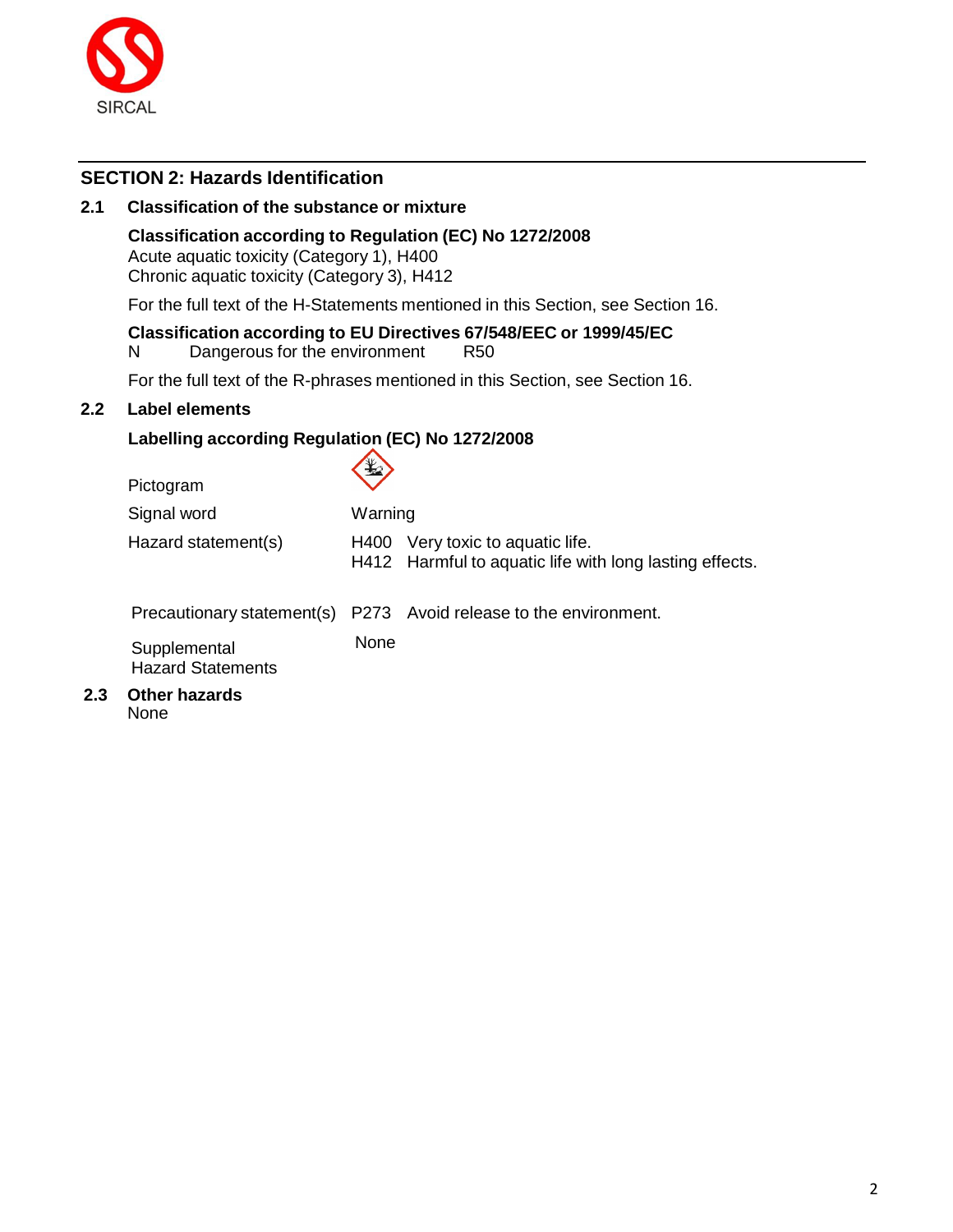

# **SECTION 3: Composition/Information on Ingredients**

### **3.1 Substances**

| Synonyms:         | <b>Cupric Oxide</b> |
|-------------------|---------------------|
| Formula:          | CuO                 |
| Molecular Weight: | 79,55 g/mol         |
| CAS-No.:          | 1317-38-0           |
| $EC-No.$          | 215-269-1           |

### **Hazardous ingredients according to Regulation (EC) No 1272/2008**

| Component         |                        | <b>Classification</b>                             | Concentration |
|-------------------|------------------------|---------------------------------------------------|---------------|
| Copper Oxide      |                        |                                                   |               |
| CAS-No.<br>EC-No. | 1317-38-0<br>215-269-1 | Aquatic Acute 1; Aquatic<br>Chronic 3; H400, H412 | $\leq$ 100 %  |

### **Hazardous ingredients according to Directive 1999/45/EC**

| Component           |                        | Classification | Concentration |
|---------------------|------------------------|----------------|---------------|
| <b>Copper Oxide</b> |                        |                |               |
| CAS-No.<br>EC-No.   | 1317-38-0<br>215-269-1 | R50<br>N.      | $\leq$ 100 %  |
|                     |                        |                |               |

For the full text of the H-Statements and R-Phrases mentioned in this Section, see Section 16

### **SECTION 4: First Aid Measures**

### **4.1 Description of first aid measures**

### **General advice**

Consult a physician. Show this safety data sheet to the doctor in attendance.

### **If inhaled**

If breathed in, move person into fresh air. If not breathing, give artificial respiration. Consult a physician.

### **In case of skin contact**

Wash off with soap and plenty of water. Consult a physician.

### **In case of eye contact**

Rinse thoroughly with plenty of water for at least 15 minutes and consult a physician.

### **If swallowed**

Never give anything by mouth to an unconscious person. Rinse mouth with water. Consult a physician.

### **4.2 Most important symptoms and effects, both acute and delayed**

The most important known symptoms and effects are described in the labelling (see section 2.2) and/or in section 11.

**4.3 Indication of any immediate medical attention and special treatment needed** No data available.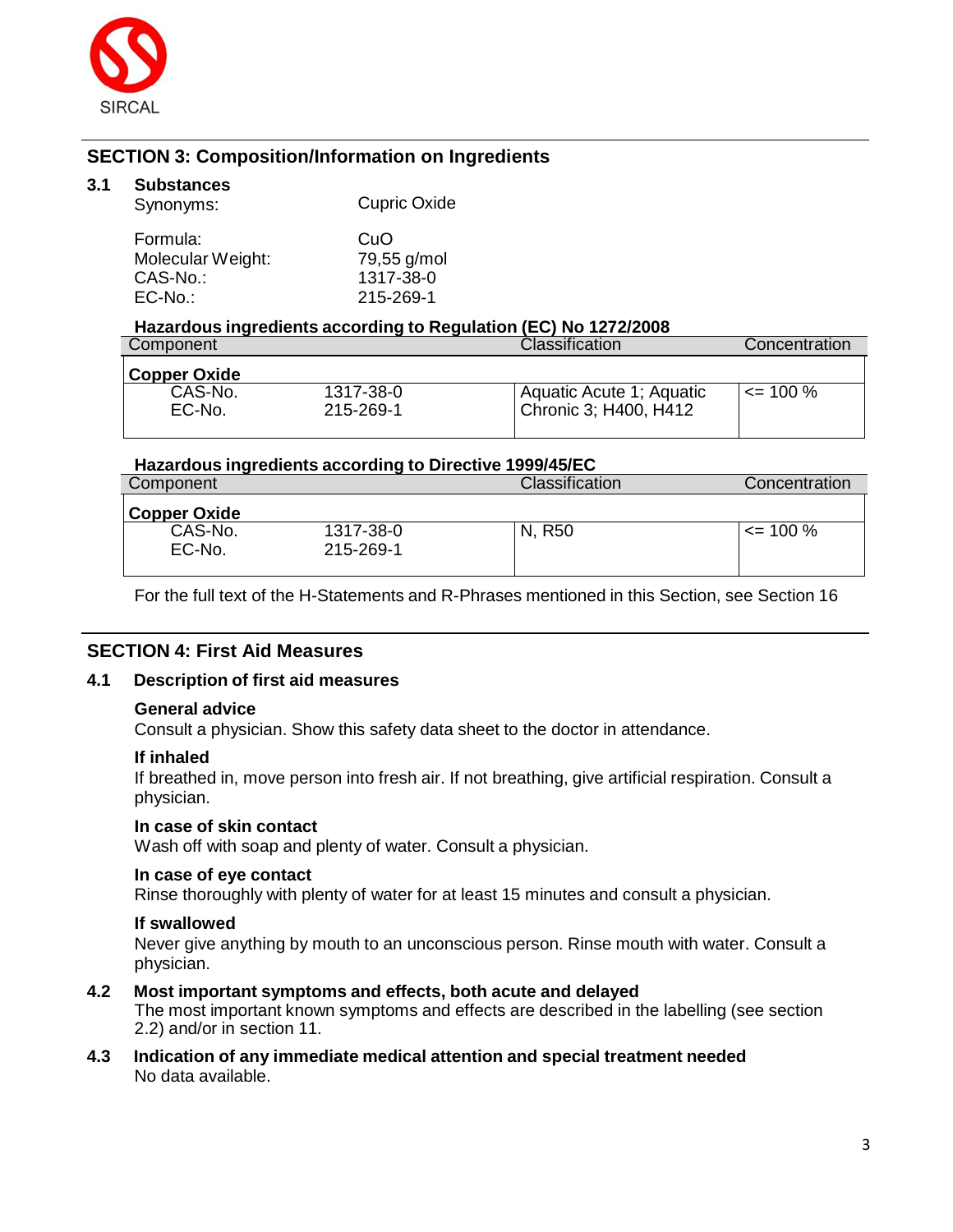

# **SECTION 5: Firefighting Measures**

### **5.1 Extinguishing media**

**Suitable extinguishing media** Use water spray, alcohol-resistant foam, dry chemical or carbon dioxide.

- **5.2 Special hazards arising from the substance or mixture** Copper oxides.
- **5.3 Advice for firefighters** Wear self-contained breathing apparatus for fire fighting if necessary.
- **5.4 Further information** No data available.

# **SECTION 6: Accidental Release Measures**

- **6.1 Personal precautions, protective equipment and emergency procedures** Use personal protective equipment. Avoid dust formation. Avoid breathing vapours, mist or gas. Ensure adequate ventilation. Evacuate personnel to safe areas. Avoid breathing dust. For personal protection see section 8.
- **6.2 Environmental precautions** Prevent further leakage or spillage if safe to do so. Do not let product enter drains. Discharge into the environment must be avoided.
- **6.3 Methods and materials for containment and cleaning up** Pick up and arrange disposal without creating dust. Sweep up and shovel. Keep in suitable, closed containers for disposal.
- **6.4 Reference to other sections** For disposal see section 13.

# **SECTION 7: Handling and storage**

- **7.1 Precautions for safe handling** Avoid contact with skin and eyes. Avoid formation of dust and aerosols. Provide appropriate exhaust ventilation at places where dust is formed. For precautions see section 2.2.
- **7.2 Conditions for safe storage, including any incompatibilities** Store in a cool place. Keep container tightly closed in a dry and well-ventilated place.
- **7.3 Specific end use(s)** Apart from the uses mentioned in section 1.2 no other specific uses are stipulated.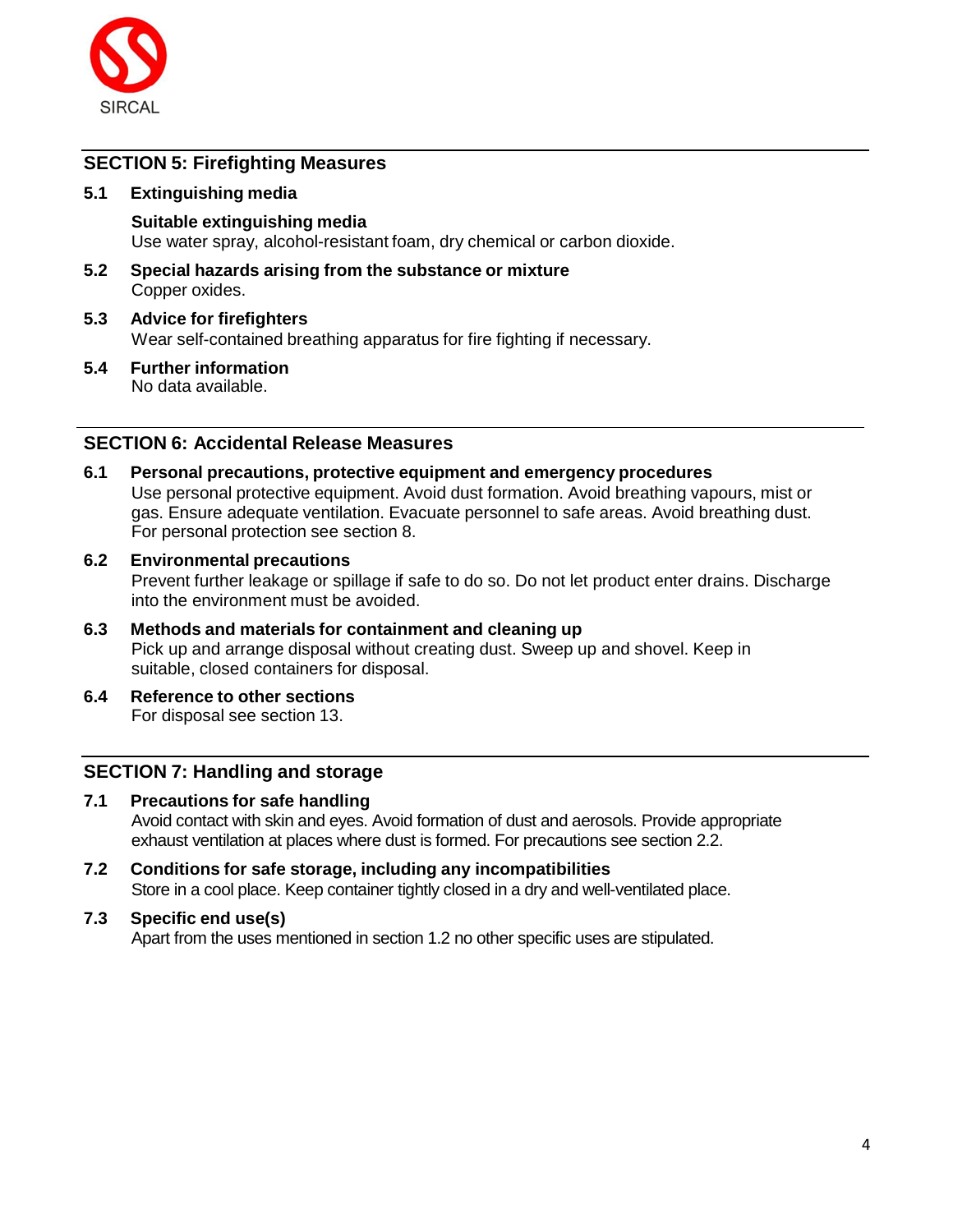

# **SECTION 8: Exposure controls/personal protection**

### **8.1 Control parameters**

### **Components with workplace control parameters**

### **8.2 Exposure controls**

### **Appropriate engineering controls**

Handle in accordance with good industrial hygiene and safety practice. Wash hands before breaks and at the end of workday.

### **Personal protective equipment**

#### **Eye/face protection**

Safety glasses with side-shields conforming to EN166 Use equipment for eye protection tested and approved under appropriate government standards such as NIOSH (US) or EN 166(EU).

### **Skin protection**

Handle with gloves. Gloves must be inspected prior to use. Use proper glove removal technique (without touching glove's outer surface) to avoid skin contact with this product. Dispose of contaminated gloves after use in accordance with applicable laws and good laboratory practices. Wash and dry hands.

The selected protective gloves have to satisfy the specifications of EU Directive 89/686/EEC and the standard EN 374 derived from it.

#### Full contact

Material: Nitrile rubber Minimum layer thickness: 0,11 mm Break through time: 480 min Material tested: Dermatril® (KCL 740 / Aldrich Z677272, Size M)

Splash contact Material: Nitrile rubber Minimum layer thickness: 0,11 mm Break through time: 480 min Material tested: Dermatril® (KCL 740 / Aldrich Z677272, Size M)

If used in solution, or mixed with other substances, and under conditions which differ from EN 374, contact the supplier of the CE approved gloves. This recommendation is advisory only and must be evaluated by an industrial hygienist and safety officer familiar with the specific situation of anticipated use by our customers. It should not be construed as offering an approval for any specific use scenario.

#### **Body Protection**

Impervious clothing. The type of protective equipment must be selected according to the concentration and amount of the dangerous substance at the specific workplace.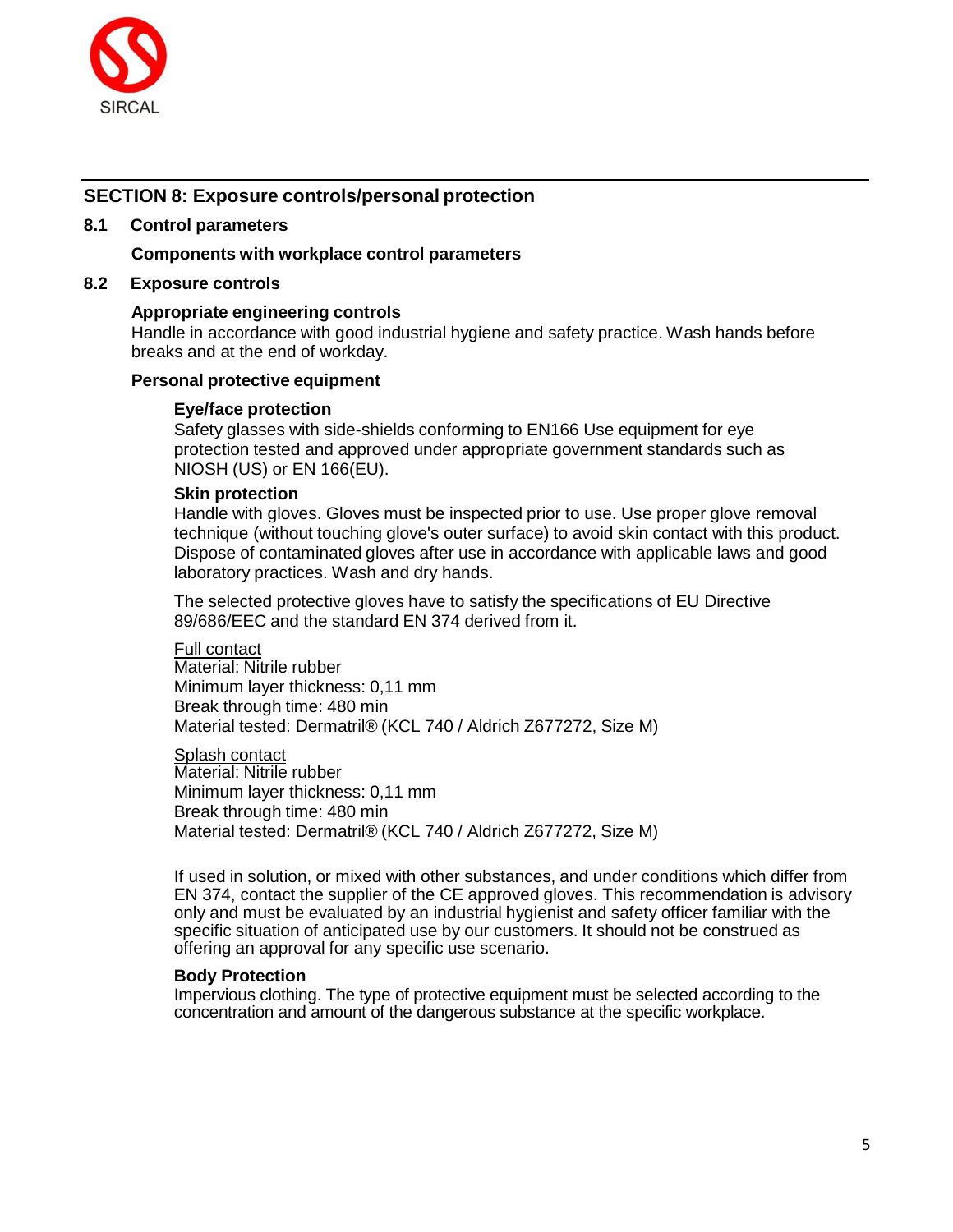

### **Respiratory protection**

For nuisance exposures use type P95 (US) or type P1 (EU EN 143) particle respirator. For higher level protection use type OV/AG/P99 (US) or type ABEK-P2 (EU EN 143) respirator cartridges. Use respirators and components tested and approved under appropriate government standards such as NIOSH (US) or CEN (EU).

### **Control of environmental exposure**

Prevent further leakage or spillage if safe to do so. Do not let product enter drains. Discharge into the environment must be avoided.

# **SECTION 9: Physical and Chemical Properties**

### **9.1 Information on basic physical and chemical properties**

| a)      | Appearance                    | Powder<br>Form:                                         |
|---------|-------------------------------|---------------------------------------------------------|
|         |                               | Colour: Black                                           |
| b)      | Odour                         | No data available                                       |
| C)      | <b>Odour Threshold</b>        | No data available                                       |
| d)      | рH                            | No data available                                       |
| e)      | Melting point /freezing point | Melting point/range: 1.336 °C                           |
| f       | Initial boiling point and     | No data available                                       |
|         | boiling range                 |                                                         |
| g)      | Flash point                   | Not applicable                                          |
| h)      | Evaporation rate              | No data available                                       |
| i)      | Flammability (solid, gas)     | No data available                                       |
| j)      | Upper/lower flammability of   | No data available                                       |
|         | explosive limits              |                                                         |
| k)      | Vapour pressure               | No data available                                       |
| $\vert$ | Vapour density                | No data available                                       |
| m)      | Relative density              | 6,320 g/cm3                                             |
| n)      | Water solubility              | $0,0001$ g/l - insoluble                                |
| O)      | Partition coefficient: n-     | No data available                                       |
|         | octanol/water                 |                                                         |
| p)      | Auto-ignition temperature     | No data available                                       |
| q)      | Decomposition temperature     | No data available                                       |
| r)      | Viscosity                     | No data available                                       |
| S)      | <b>Explosive properties</b>   | No data available                                       |
| t)      | Oxidizing properties          | The substance or mixture is not classified as oxidizing |
|         |                               |                                                         |

### **9.2 Other safety information**

Bulk density 1,25 g/l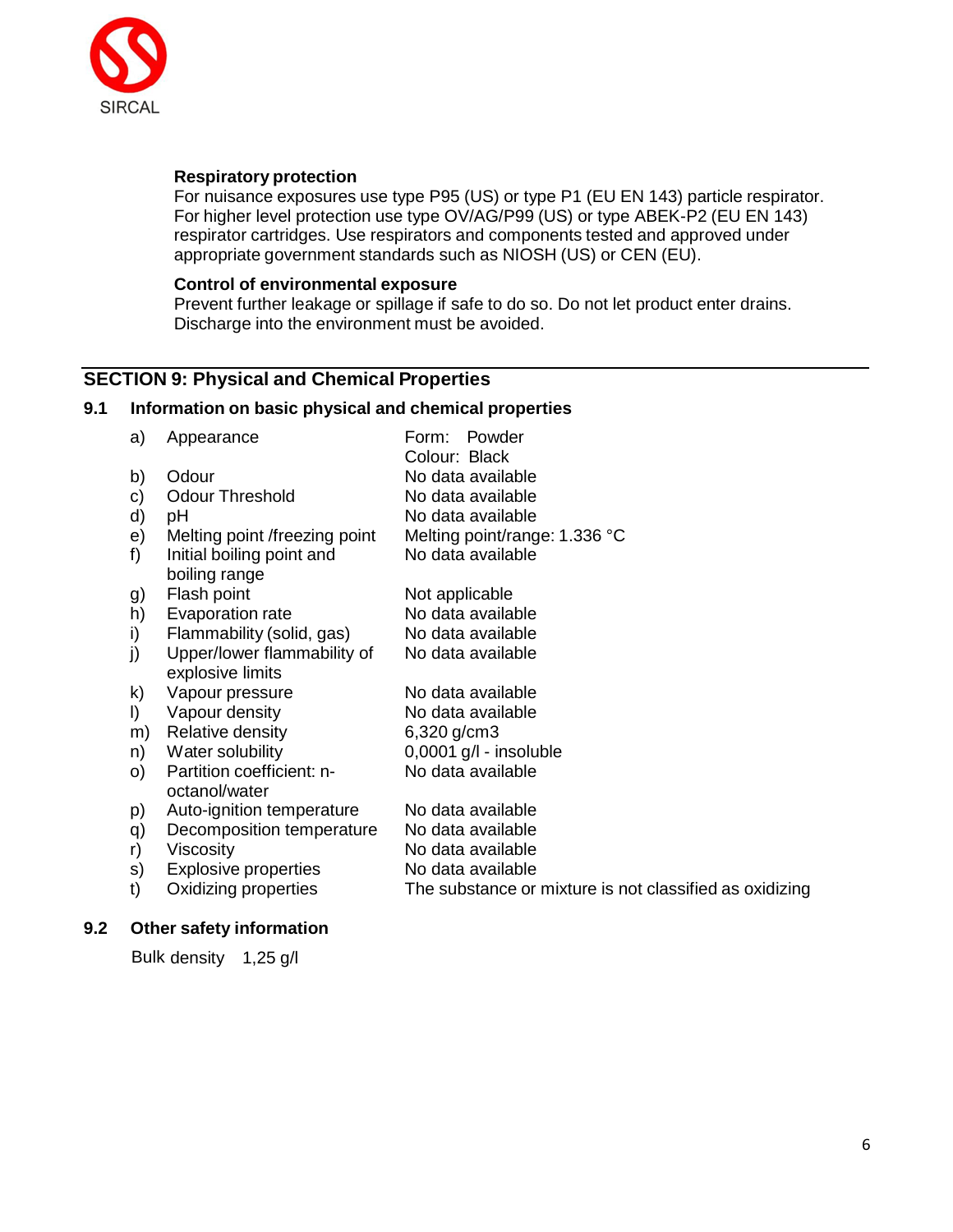

# **SECTION 10: Stability and reactivity**

**10.1 Reactivity**

No data available.

- **10.2 Chemical stability** Stable under recommended storage conditions.
- **10.3 Possibility of hazardous reactions** No data available.
- **10.4 Conditions to avoid** No data available.
- **10.5 Incompatible materials** Reducing agents, Hydrogen Sulfide gas, Aluminum, Alkali metals, Powdered metals.
- **10.6 Hazardous decomposition products** Other decomposition products - no data available. In the event of fire: see section 5.

# **SECTION 11: Toxicological information**

### **11.1 Information on toxicological effects**

**Acute toxicity** LD50 Oral - rat - > 2.500 mg/kg (OECD Test Guideline 423)

LD50 Dermal - rat - > 2.000 mg/kg (OECD Test Guideline 402)

### **Skin corrosion/irritation**

Skin - rabbit Result: No skin irritation (OECD Test Guideline 404)

### **Serious eye damage/eye irritation**

Eyes - rabbit Result: Mild eye irritation (OECD Test Guideline 405)

### **Respiratory or skin sensitisation**

Maximisation Test - guinea pig Does not cause skin sensitisation. (OECD Test Guideline 406)

# **Germ cell mutagenicity**

No data available.

### **Carcinogenicity**

IARC: No component of this product present at levels greater than or equal to 0.1% is identified as probable, possible or confirmed human carcinogen by IARC.

### **Reproductive toxicity**

No data available.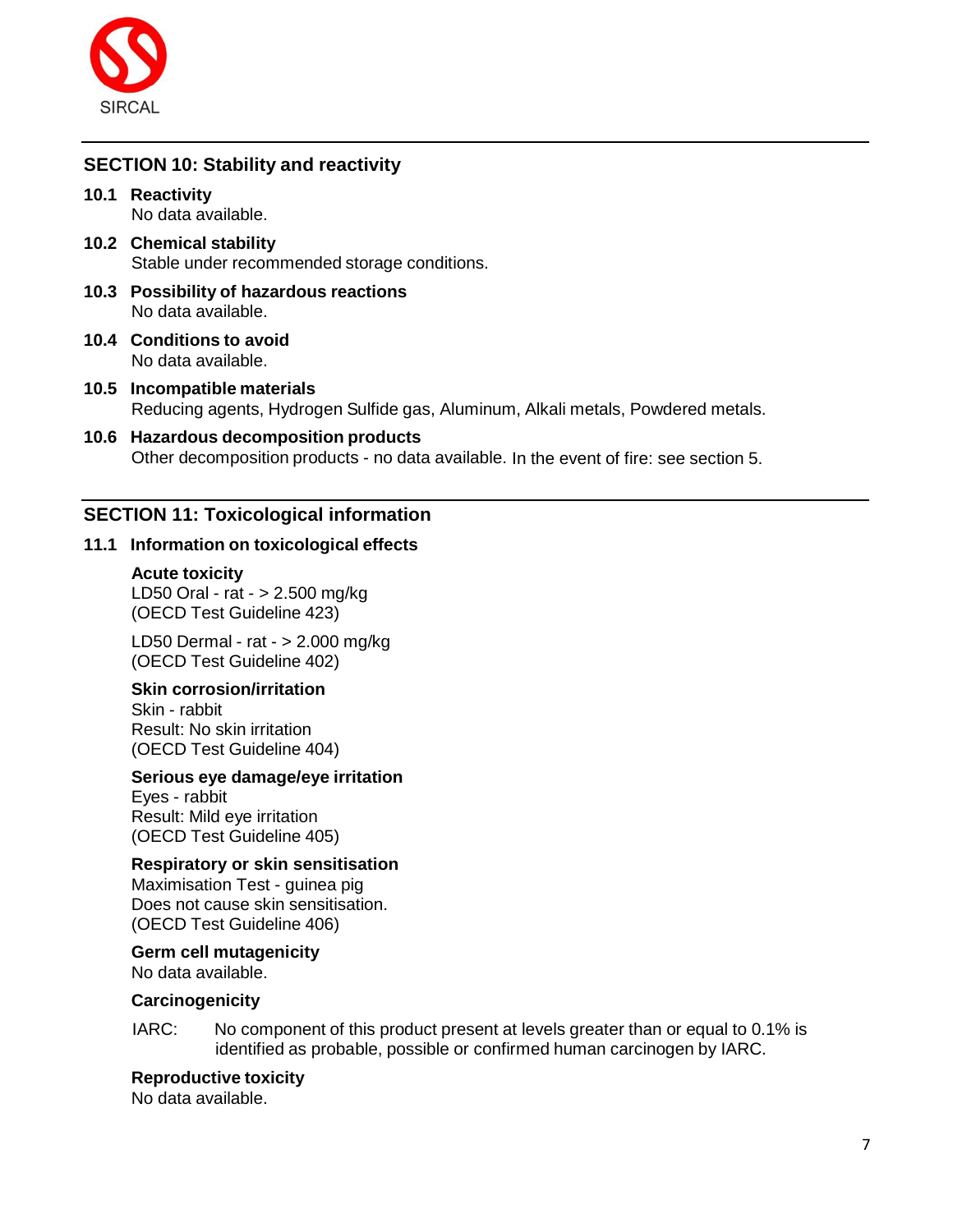

#### **Specific target organ toxicity - single exposure** No data available.

**Specific target organ toxicity - repeated exposure** No data available.

**Aspiration hazard** No data available.

### **Additional information**

RTECS: GL7900000

Symptoms of systemic copper poisoning may include: capillary damage, headache, cold sweat, weak pulse, and kidney and liver damage, central nervous system excitation followed by depression, jaundice, convulsions, paralysis, and coma. Death may occur from shock or renal failure. Chronic copper poisoning is typified by hepatic cirrhosis, brain damage and demyelination, kidney defects, and copper deposition in the cornea as exemplified by humans with Wilson's disease. It has also been reported that copper poisoning has led to hemolytic anemia and accelerates arteriosclerosis. To the best of our knowledge, the chemical, physical, and toxicological properties have not been thoroughly investigated.

# **SECTION 12: Ecological information**

### **12.1 Toxicity**

| Toxicity to fish                                       | LC50 - Oncorhynchus mykiss (rainbow trout) - 0,19 - 0,21 mg/l -<br>96 h                                               |
|--------------------------------------------------------|-----------------------------------------------------------------------------------------------------------------------|
| Toxicity to daphnia and<br>other aquatic invertebrates | EC50 - Daphnia magna (Water flea) - 0,011 - 0,039 mg/l - 48 h<br>NOEC - Lamellibranchia (mussel) - 0,007 mg/l - 288 h |
| Toxicity to algae                                      | NOEC - Phaeodactylum tricornutum - 0,0057 mg/l - 72 h                                                                 |

### **12.2 Persistence and Degradability**

The methods for determining the biological degradability are not applicable to inorganic substances.

- **12.3 Bio accumulative Potential** No data available.
- **12.4 Mobility in soil** No data available.

### **12.5 Results of PBT and vPvB assessment** PBT/vPvB assessment are not available as chemical safety assessment not required/not conducted.

**12.6 Other Adverse Effects**

Very toxic to aquatic life.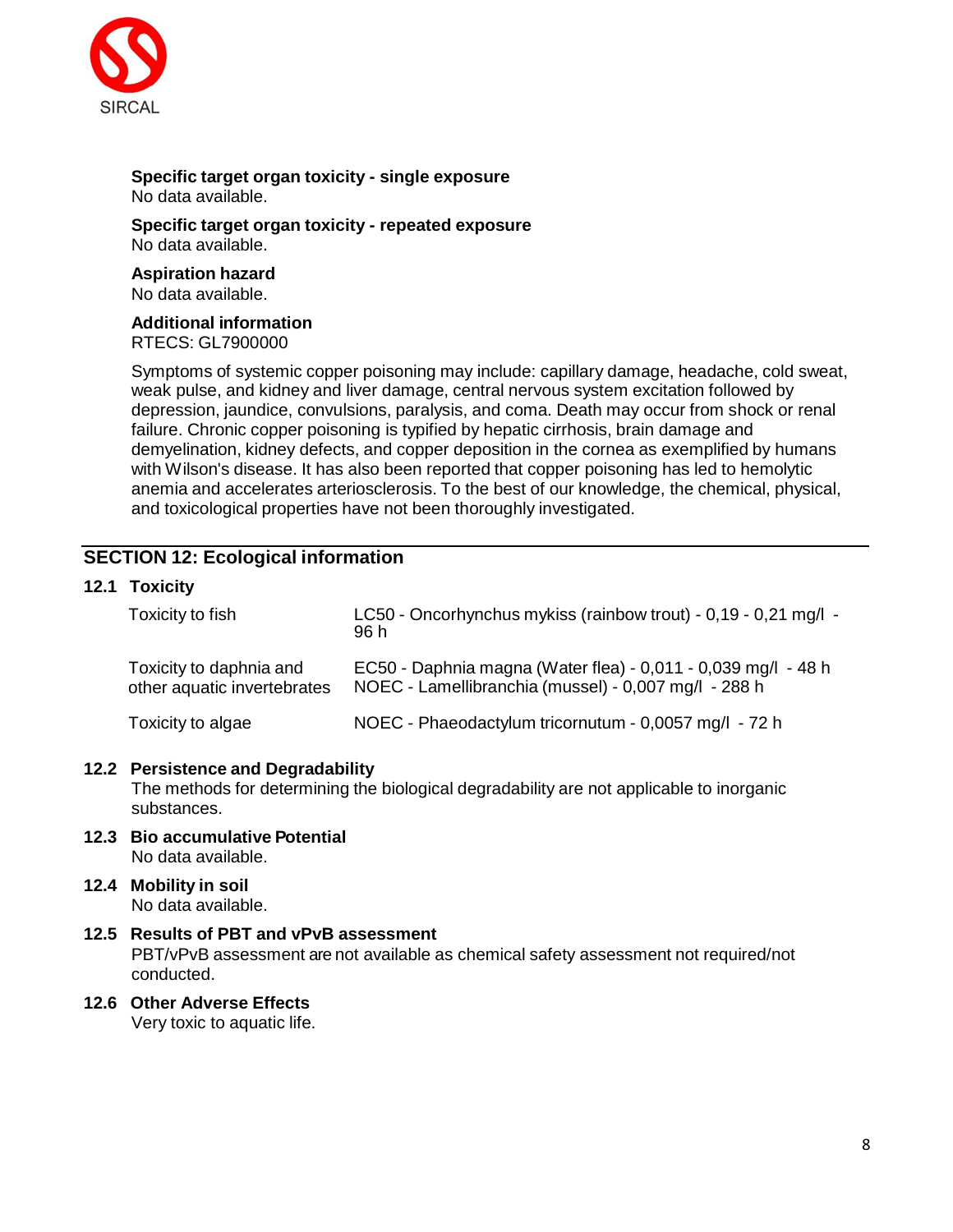

## **SECTION 13: Disposal Considerations**

### **13.1 Waste Treatment Methods**

### **Product**

Offer surplus and non-recyclable solutions to a licensed disposal company. Dissolve or mix the material with a combustible solvent and burn in a chemical incinerator equipped with an afterburner and scrubber.

### **SECTION 14: Transport information**

### **14.1 ADR/RID:**

UN Number: 3363 Proper Shipping Name: Dangerous Goods In Machinery or Dangerous Goods In Apparatus Class: 9 Packing Group: - Environmental hazards: No

Not subject to ADR/RID – see subsection 1.1.3.1.b

### **14.2 IMDG:**

UN Number: 3363 Proper Shipping Name: Dangerous Goods In Machinery or Dangerous Goods In Apparatus Class: 9 Packing Group: - Marine Pollutant: No

See Special Provision 301

## **14.3 IATA:**

UN Number:3363 Proper Shipping Name: Dangerous Goods In Machinery or Dangerous Goods In Apparatus Class: 9 Packing Group: - Packing Instruction: 962 Environmental hazards: No

### **SECTION 15: Regulatory information**

This safety datasheet complies with the requirements of Regulation (EC) No. 1907/2006.

# **15.1 Safety, health and environmental regulations/legislation specific for the substance or mixture**

No data available.

### **15.2 Chemical Safety Assessment**

For this product a chemical safety assessment was not carried out.